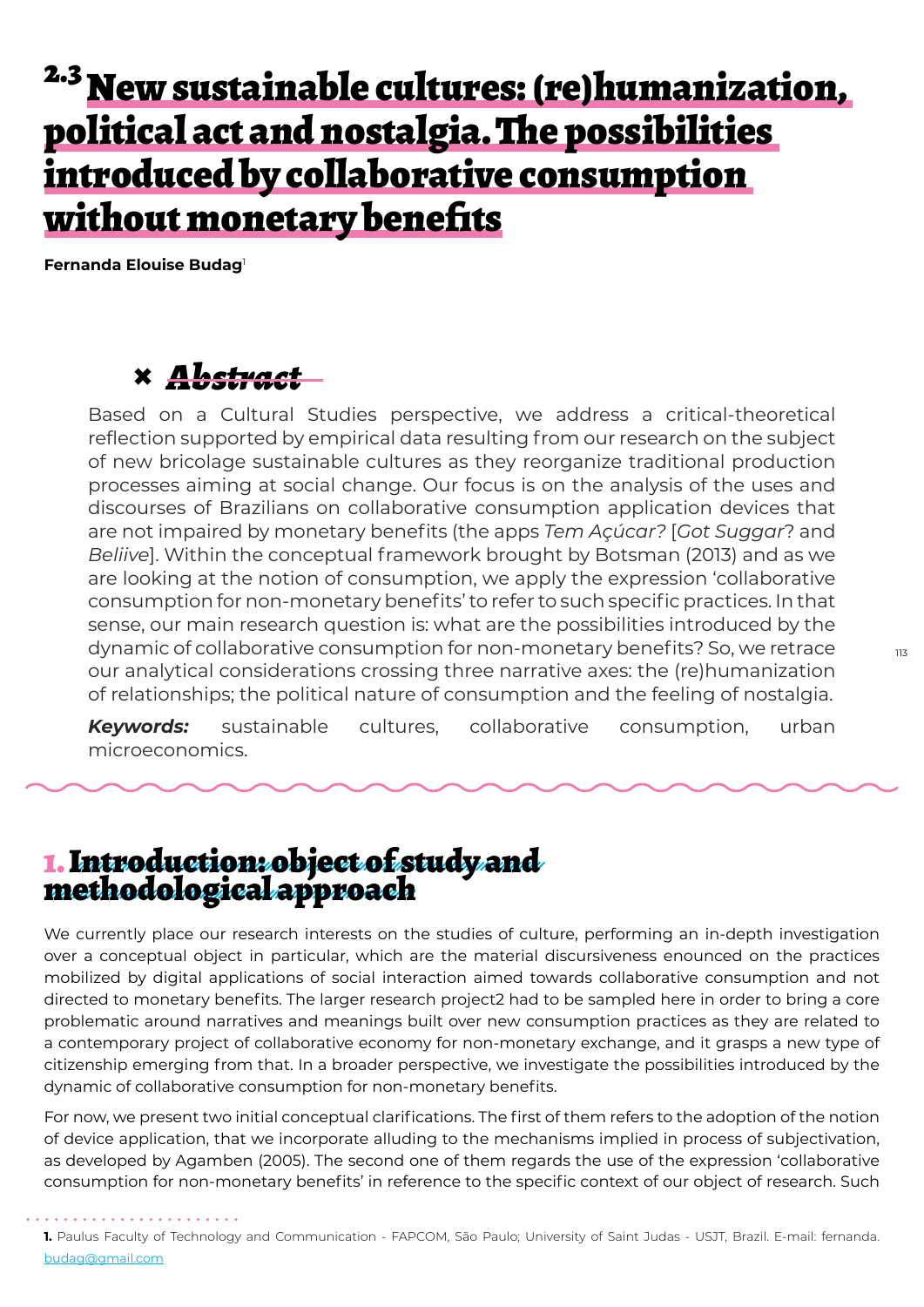choices are justified because we are focused on consumption and also because we are in line with the terms that define the collaborative movement today, as addressed by Botsman (2013) – collaborative economy, collaborative consumption, shared economy and peer economy.

Starting from the already established problematic, we set as the more general objective of our article to understand new consumption practices emerging today, its meanings and its connection to a project of collaborative consumption for non-monetary benefits. Additionally, we also describe the concepts of communication, consumption, and collaborative consumption in order to give context to the discourses of the subjects heard by the research. Regarding the necessary sampling of the research, we have selected the locus of two application devices with matching characteristics to our research outline, meaning they do not imply the introduction of money to close the exchanges of goods and experiences: the applications *Beliive* and *Tem Açúcar? (Got Sugar?)*.

The research includes three methodological procedures besides the necessary bibliographic recovery: observation of the interaction among users in the selected application devices *Beliive* and *Tem Açúcar? (Got Sugar?)*; use of structured questionnaire for demographic and cultural consumption data recollection; and operationalization of in-depth interviews to the effective comprehension of the consumption practices for non-monetary benefits and its meanings.

The initial phase of the research included the observation of the interaction among users in the application devices, it helped recruit interviewees for the following phases of the research. Such selection of interviews was done randomly<sup>2</sup>, resulting in a sample group of 10 participants $^3$ ; a number that is enough to observe a recurrence of discourses and which is in consonance with the qualitative character of our research. To settle such group sample, the criteria were to be the user of one of the application devices in the study and live in the city area of São Paulo (geographic criteria founded on the presupposition that the capital of the state of São Paulo is the country center for behavioral tendencies). All the 10 selected subjects answered a structured questionnaire with focused questions on demographic and cultural consumption data before the in-depth interview to establish the understanding on their sociocultural contexts.

114 In the present article, first we perform a demographic and sociocultural presentation of the subjects of our research, believing that the understanding of the context of their lives will help clarify their speeches as social actors. In the same line of work and aiming at recovering their speech, we go on establishing the understanding of the same group of people on what is communication, consumption, and collaborative consumption. We raise these notions because we believe that they are on the core of the consumption practices for non-monetary benefits, which are our focus. At last, we try to give evidence of the meanings emerging from such practices; amongst which we highlight the (re)humanization of the relationships, the political nature of consumption and the feeling of nostalgia.

## 2. Empirical approaches: demographic and sociocultural contextualization

Based on the epistemological broad spectrum of the Cultural Studies, we have done fieldwork with direct empirical approach to the subjects that are actors and agents on the application devices. From this point of the article on we will describe the main results of our research in the attempt to respond to its launching matter. We point to the main references found in our corpus and to the significative strands of such discourses.

It is worth noticing that we have started from the demographic and sociocultural contextualization (including an investigation on the consumption) of the subjects. That epistemological approach is due to a basic central principle of discourse analysis of French influence which says that all enounced discourse should be understood as being built the way it is because it is invested of context shaping its formation. We establish, then, that the social placement and the consumption habits regarding genres and cultural productions

**2.** The non-probability sample based on convenience: "[...] refers to a sample selected with a few systematized criteria, and it helps complement the sample in the easiest most simple way" (Yasuda & Oliveira, 2012, p. 128).

**3.** We have established the size of the sample (5 users of each application device) based on a statistical principal proposed in the 1990s by Jacob Nielsn, a specialist in website user research. As he developed research on the interaction of users in digital interfaces, he concludes that 5 is a necessary minimum size sample to identify the most relevant behavioral patterns (Knapp, 2017, p. 234).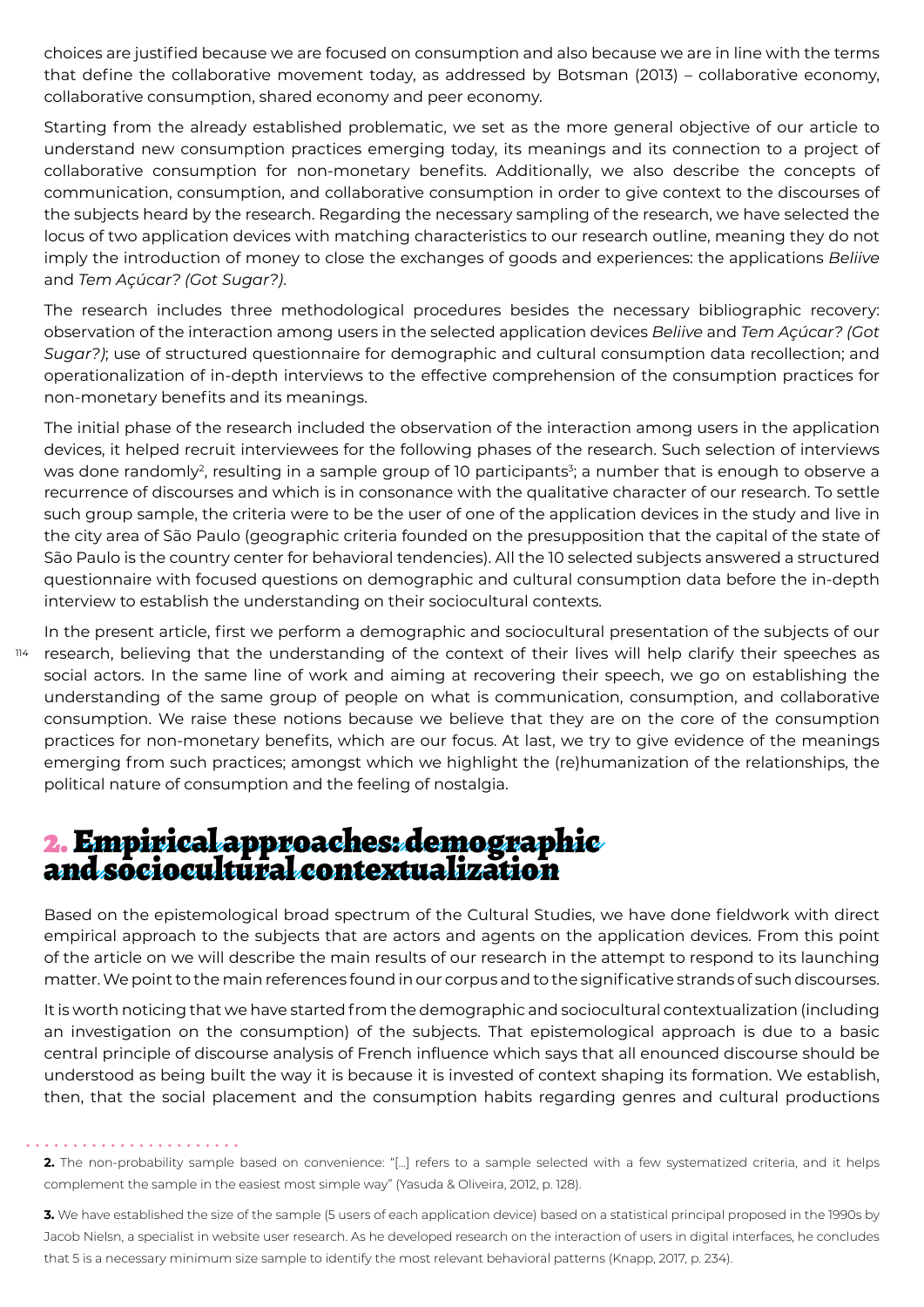resonate in what the subjects say. We are aligned with Brandão (2004), when she recovers Bakhtin within the field of discourse analysis: "the linguistic matter is just one section of the enouncing; there is also another, nonverbal, that corresponds to the context of the enunciation" (Brandão, 2004, p. 8). The context is also equivalent to the so-called conditions of production that are what "establishes the discourses" (Charaudeau & Maingueneau, 2006: 114).

Thus, we point out some data on the profile of the interviewees, they range from 27 to 58 years of age; two of them identify as being of the male gender and 8 as being of the female gender; 4 of the interviewees are single, 4 of them are married and two are divorced. 7 of the interviewees live in the city of São Paulo – most of them in central neighborhoods or in the South area (Liberdade, Aclimação, Consolação, Vila Mariana and Centro), but also in one neighborhood in the Northeast area (Jaraguá) and one in the North area (Vila Amália) of the capital – the other subjects live in the cities of São Caetano do Sul (Santa Paula neighborhood), São Bernardo do Campo (Planalto neighborhood) and Vinhedo (Chácara Cascais neighborhood); all of the within the State of São Paulo.

5 of the interviewed women were born the city capital; one of the interviewed men lives within the city area of São Paulo (São Bernardo do Campo) and another is from an inner-city state (Limeira). Lastly, there is one participant from a city in the state of Minas Gerais (Alfenas), Southeast of Brazil; and another from the state of Paraná (Londrina), South of the country; and one participant from the state of Paraíba (Campina Grande), Northeast of the country.

In terms of education, 4 of the participants are graduated and one undergraduate; amongst the others, 4 have a post-graduation degree and one is in course. In relation to professional field of work, there is a data scientist; an image consultant; a salesperson; and one freelancer; 4 teachers and one which is currently not performing regular professional activities.

20.780,00 (ten to 20 Brazilian minimum salaries). Regarding the sociocultural consumption habits, all of  $^{\circ}$  15 In relation to house income, we have the following distribution: one of the interviewees earns up until R\$ 2.078,00 (two Brazilian minimum salaries); six inform their income ranging from R\$ 2.078,00 a R\$ 4.156,00 (two to four Brazilian minimum salaries); two inform their income ranging from R\$ 4.156,00 to R\$ 10.390,00 (four to ten Brazilian minimum salaries); and one of them informs the range between R\$ 10.390,00 to R\$ them, even if attested on occasion, read books (printed or digital editions); most of them reads the news from websites/news portals with a high frequency; they occasionally or rarely go to the movies; 80% of them watches movies and series trough paid streaming platforms frequently or very frequently, and 90% of them watches videos on free online platforms frequently or very frequently.

Most importantly, it catches our attention the fact that the option 'never consumes' was only present for tradition media such as TV, radio and movies; that was not true for digital media (video and music streaming and podcasts). It is unanimous that all of them access the internet frequently or very frequently; as well as they access social media (such as *Facebook*, *Instagram* e *Twitter*) and message exchange apps (such as WhatsApp). At last, traveling is more frequent (60% of the interviewees) than attending shows (frequent or very frequent for 40% of the interviewees) and going to the theater (frequent or very frequent for 40% of the interviewees).

### 3. Basic conceptions: the notions of communication, consumption and collaborative consumption

Still going for a contextualized perspective on the participants of the research and their speeches, we now present our findings on their conception of communication, consumption, and collaborative consumption; because we understand that such broader framework guides the practices and discourses around the studied application devices. It is also a case of intersection with another of our ongoing research (Rocha & Pereira, 2018), which investigates the notions of consumption and consumerism recuring to the same participants involved in the present research. We were able to gather from our sample that communication is most often understood for its reciprocal and empathic nature, valuing the aspect of information exchange. In other words, there were no mention to communication being a one-sided action; it was understood by all in the form of a *process*, as Hall (2003) would state it talking about reception.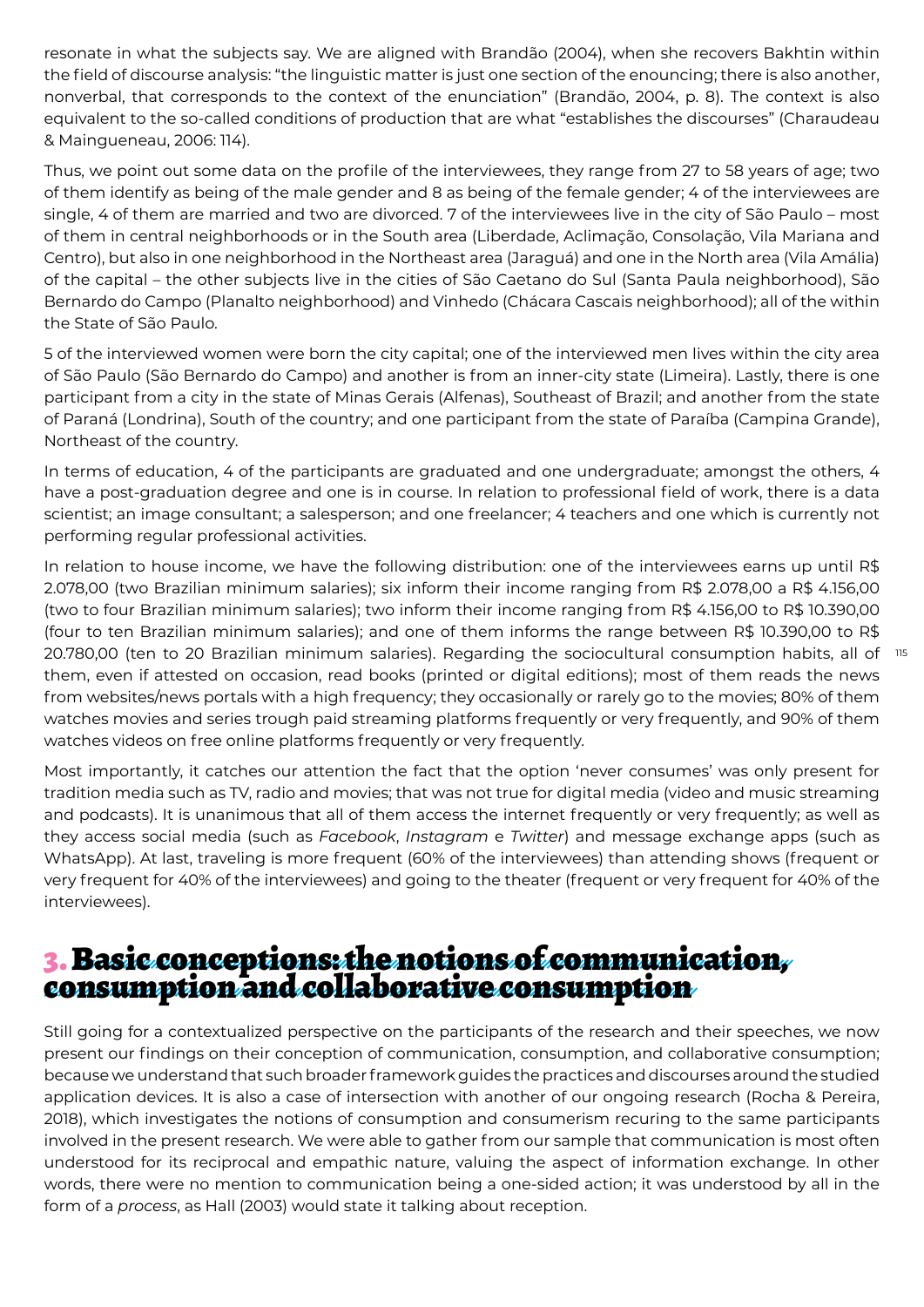| $*$ It would be relationship. I understand communication as human relationship. (M., 40 years-old).                                                                                                                                                                                              |
|--------------------------------------------------------------------------------------------------------------------------------------------------------------------------------------------------------------------------------------------------------------------------------------------------|
| *It is comprehension. (N., 56 years-old)                                                                                                                                                                                                                                                         |
| $*$ The people being able to give and receive information, like that, right? (F., 36 years-old).                                                                                                                                                                                                 |
| *Communication is to speak and listen in any comprehensible form. (I., 58 years-old).                                                                                                                                                                                                            |
| $^*$ It is to have the other understand you. And you give information in a<br>way the other is able to understand. (M., 47 years-old).                                                                                                                                                           |
| *Communication means power to speak to the people, to say what you feel, give your perception<br>on everything. And also to know how to listen to the other, to know how to be informed in the right<br>way. So communication is that exchange of information, I don't know. (T., 29 years-old). |

On its turn, consumption appears to be always very centered on economic activity, which is naturalized in our way of living, guided by a capitalist system that tends to excess, to the superfluous. Meaning that the speeches in their great majority follow the notion stated by Rocha (2005, p. 130), according to which "consumption is nothing to be thought about, it is to be condemned as consumerism", "[...] results in a common sense, an ideological ground in which is possible to comfortably state that production is something noble, while consumption is not. Production is a sacrifice that enhances oneself, and consumption is the pleasure to be condemned."

*\*In a way, it is an economic activity, I don't know. (M., 28 years-old).*

*\*It is everything that you use too much. Something that you use a lot or that is needed, right? (N., 56 years-old).*

*\*I think that consumption to me is currently the basis of the world. […] Buying,* 

*consumption is happiness nowadays [...] (M., 40 years-old).*

*\*Hum, consumption I think it is something that most of the times comes as* 

*imposed and that turns out being unnecessary. (F., 36 years-old).*

*\*[...] to have things, material things mainly, that we don't need. (T., 29 years-old).*

116 Collaborative consumption, on its turn, was always described by the participants in a larger semantic realm including what is in line with conscious practices, the use of collectives and the valorization of small producers:

*\*I think that it is a healthier and more conscious form of economic activity, you know? From the stand point of my pocket, but also environmentally. (M., 28 years-old).*

*\*I have my consumption, and I don't need that consumption anymore, so I will collaborate with somebody else so that she or he can benefit from the same product I have benefited from, understand? I will collaborate with her in a consumption action that the person would have to go to the store and buy it in 10 parcels (F., 27 years-old).*

*\* So I think that instead of you buying, I don't now…a jewelry in a big shop like Zara, you go buy it from a handicraft shop that you know the person who made it. Understand? I think that would be collaborative consumption. I think it is when you are collaborating with a small entrepreneur. (M., 40 years-old).*

*\*It would be a way [...] of getting to what I need without necessarily having to buy the thing like that. Not going through the traditional ways that you would buy and throw away, buy and throw away. (C., 38 years-old).*

*\*Oh, collaborative consumption would be to consume, use, have the opportunity to use something that someone lent to you, gave to you, understand? (N., 56 years-old).*

*\*A form of consumption, let us say, more collective, or collaborative, I don't know, is to consume, first of all, to consume only what is necessary, right? And get it from people or sources that are worth privileging, validating, legitimating, right? The work of the person, that job. (F., 36 years-old).*

*\*Collaborative consumption, now we are talking. That is when we are talking about renting a car. You don't need to own a car, but rent it just to take a specific trip, or to stay with it for a while. That besides many other things. I think it a way of being concerned about the planet. (M., 37 years-old).*

*\*Collaborative consumption, I believe it is everything that we are able to share and that ends up benefiting everybody, right? [...] Maybe it is a community Garden. I don't know, a ride system that help many people; however, it does not end up costing a lot to each of these people as if it was individual. So, I think that it is the gathering of people that are able to make use of the same good, be it a product or a service, and it results in financial benefits to all of the involved. (T., 29 years-old).*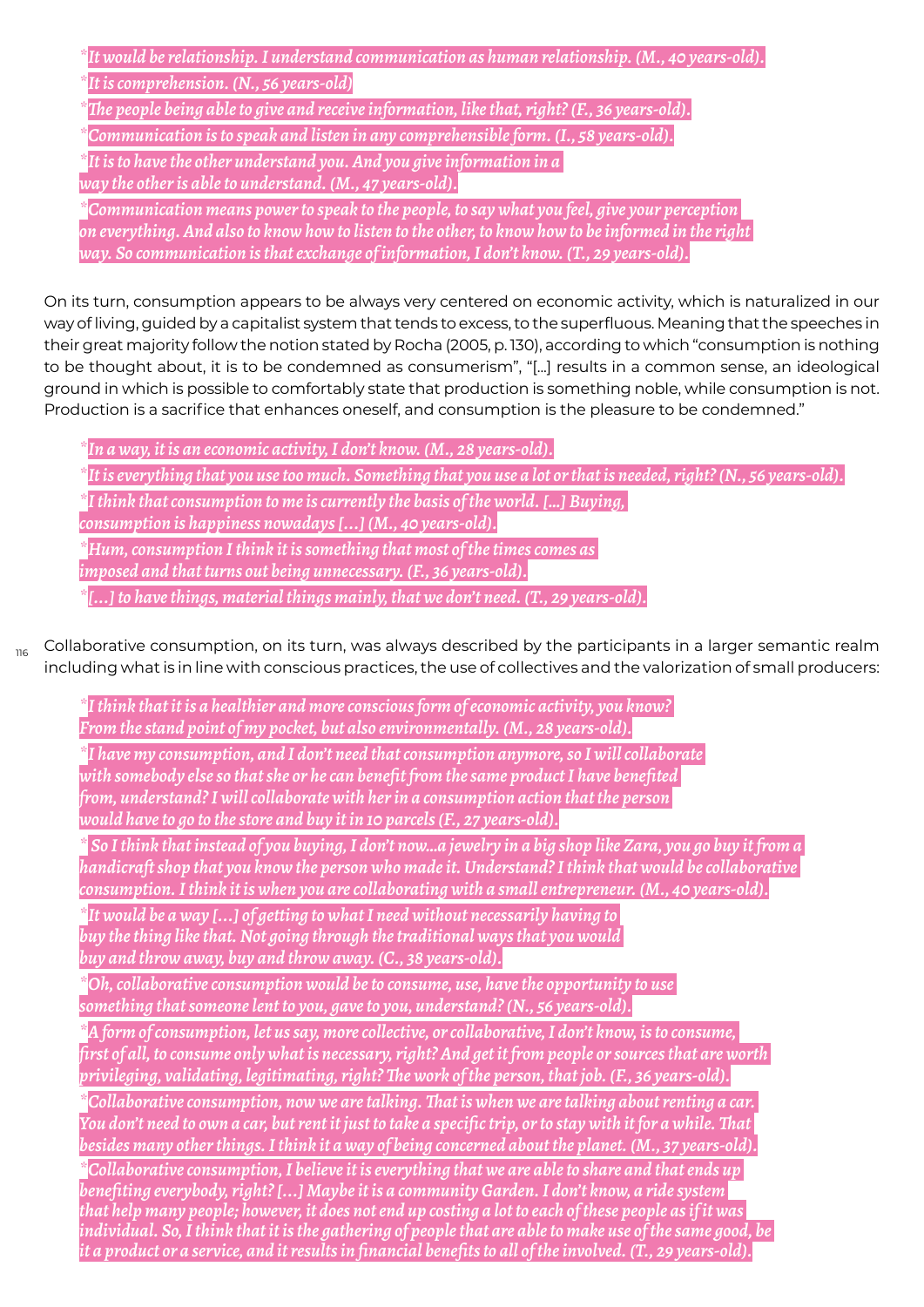Considering the enouncing's above, collaborative consumption, in the perceptions of the interviewed users, is outlined beyond the limits established by Botsman (2003), that defines it as a fraction of collaborative economy, as a new form of consumption, based on sharing, exchange or rent of material or symbolic goods privileging access and not property.

# 4. Agency and power of the consumption without monetary investment

In the effective search for evidence and for the most significative traces in the discourses on the social interaction application devices that do not imply monetary benefits, the keywords stated by the interviewees and that are more directly related to the practice are: friendship; cooperation; solidarity; help; exchange; experiences; alternatives; honesty; utopia. The debate we are to put forward now are then crossed by each one of them.

It comes to our attention how the dispositive is spontaneously mentioned in the first recovery of the interviewees' life stories. The spontaneous mention of the application happens because it is precisely related to the lifestyle or philosophy of life of the subject:

*\*So, I have recently went to live on my own in as apartment building downtown. The Tem Açúcar? [Got Sugar?], Where you found me, is a platform I have been using a lot, to furnish my home, to get thing and to give things I don't need as well. (M., 28 years-old).*

Regarding the sort of request/offers that the participants have been making through the application devices, we have noticed that the operations performed by the users are extremely diverse considering the wide range of possibilities of actions that the networks themselves provide: centered more on the donation of material goods on *Tem Açúcar?* [*Got Sugar?*] and more focused on immaterial experiences in *Beliive*; according to the essence and specificity of each platform.

117 In relation to the bonding through the application devices, we have observed that social interaction is not the main motivation to enter these spaces, but rather bonding can potentially happen and the users are open to it.

*\*So, this girl, she, we have started a friendship, she became a part of our cause, see? So, every time she, for example, gathers newspapers, or if she has anything that she fells that might be useful to us, she gives us a call. Then we go down there to get it. There has been some cases like that. (N., 56 years-old).*

Now responding more directly to our general objective and trying to understand how the application devices are invested of significance (Orlandi, 2007, p. 26), we have highlighted the meanings attached by the interviewed social actors to the application devices. Analyzing such procedures of making meanings emerge, we have identified three main narratives build around those application devices, understanding them as being: an alternative to what is hegemonic; tools for justice and tools for the connection among people interested in offering goods/experiences.

*\*However, to me, if we go far beyond, it is something that enables alternatives. Alternatives to the system, right? [...] We are not ending capitalism, but there are ways of surviving in it. (F., 36 years-old). \*I am making a choice that, I am not saying goes against capitalism, but it becomes an alternative to traditional consumption. (C., 38 years-old).*

*\*To open the field of vision of the people to a new way of bargaining services. (M., 47 years-old).*

*\*Look, I think it means an opportunity to offer and to get services fairly. [...] I think it is only fair, you know? I think it is only fair. When you look at the rates of one hour of a persons' work. It is so different. There are people working a lot to get nothing. I think everything is so unfair, you know? But here what rules is the necessity. You need someone to do something. And the other can do it. So, in times of need, money does not matter, understand? I need someone that can clean. I need someone to clean and a gardener. That is what I am looking for. I teach English language and handcrafting. So, whatever if the woman that does gardening studied only until elementary school. I need a gardener. So, her work hour is so valuable as mine, understand? So that is kind of the reason. (I., 58 years-old).*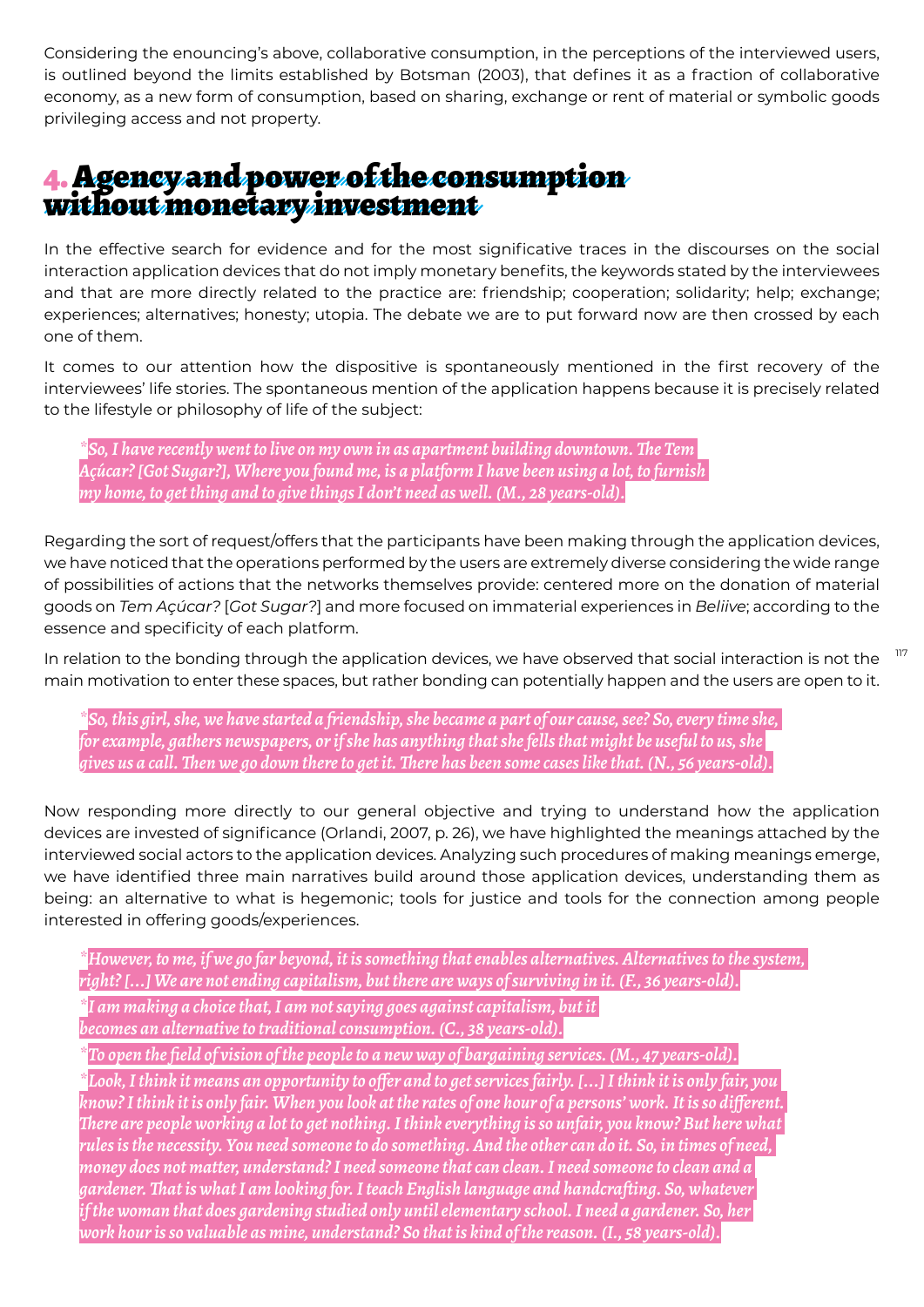*\*It brings the vision of being together really, a vision of 'I have but I don't need it, I will help someone that does need', see? And that person that I have helped may or may not help someone. But I have to believe that the help that I give today will make a memory in the subconscious of the other person, a seed of the idea that helping one another goes far beyond, you know? You are not just thinking about yourself; you are thinking about the other. (F., 27 years-old)*

*\*I think the connection among the people. Opportunities because you can learn a lot there. You get to know a lot of people. And you can take this knowledge for many sectors of life. So, I think that the platform can bring a lot of benefits since it does not have a capitalist interest, right? It is only about the interaction among the people, exchanging what they know and they don't need to be paid with money (T., 29 years-old).*

The moment the participants are openly questioned if they understand the use of the dispositive in question as a form of political activism, the result is that those who have an understanding about politics on a broader sense, as a human positioning in face of the issues brought by life in society, agrees that their own approach is political. Those who relate the term politics to a narrower view, associated with political parties, disagrees on the pollical use of the application devices.

We have found that the political aspect of the application devices for non-monetary benefits are in the possibility of escaping the hegemonic ruling system, although its political nature Is mainly associated with offering access: to provide access to an experience or product that one would not get if depended on money. Even so we should point out that there are still identifiable contradictions regarding access.

In fact, it is reasonable to state that there is an inherent dialectic to the very conception of the digital application device which does not involve money exchange: those who really need to meet free goods and services are lower socioeconomic classes that most of the times do not even have access to the internet, let alone be aware of the existence of such tools and be in touch with those networks. Are the interviewees informed of such inequality? So, being true to this train of thought, the adoption of such application devices would not be overall political because they do not privilege the access of those in greater need.

Anyway, we feel that there truly are contributions of those tools to the political uplifting of access (even if still restrictive) for the interested people and that they are in fact able to interact optimizing the searches and promoting a greater spectrum of offer/demand that maybe someone's private network would not reach, besides presenting a satisfactory raise in the spectrum of possibilities. Even if the interviewee is already performing a similar type of action doing donations to closer contacts or institutions or if the person offers services without the mediation of such networks (for example: voluntary yoga lessons in a park and English language lessons for the manicurist), the application devices end up being useful and practical tools to better accomplish the actions.

118

Lastly, we should highlight how much the matter of the humanization of the relationships is spontaneously brought up on the participants speeches: we have recollected statements such as "the platform raises such a human aspect of the person" and "I would say that this is a human attitude" in relation to the choice of performing consumption actions not made through conventional paths that would involve monetary benefit, but through application devices that do not:

*\*Making my Independence stronger, you know? To see that there are people that are really not attached to material goods to the point of trying to ell it. Because I have seen a lot of good products there that if it was the case of greed people, those who only think of the money, they would be selling it over the Internet, not giving it, understand? So I go by this principle as well. For example, there is a machine here and I put an ad for it. I could easily sell it for 100 reais, 150 reais, especially now. But I prefer giving it to someone that I know is in need as I once was, someone that would not be able to buy it, understand? So I think that besides everything the platform brings up that human side of people. (F., 28 years-old).*

*\*I would say that it is the human attitude. Mainly because my mother was one to always help the others. My mother came from Bahia, right? She came here to São Paulo young, she was 13, 14 years old. So every time she went to Bahia to visit her father, or when she got married again and went to live there with her husband, or when she traveled to Pernambuco, or to any other place, on the way back she would find someone at the bus station, at the airport, trying to stay in São Paulo for a while and our house would become sort of a hostel. So sometimes one entire family would come. […] That is because she just wanted to help. So, I have a little bit of her in that. […] I try to help in other ways because of the opportunities I have had. (M., 37 years-old).*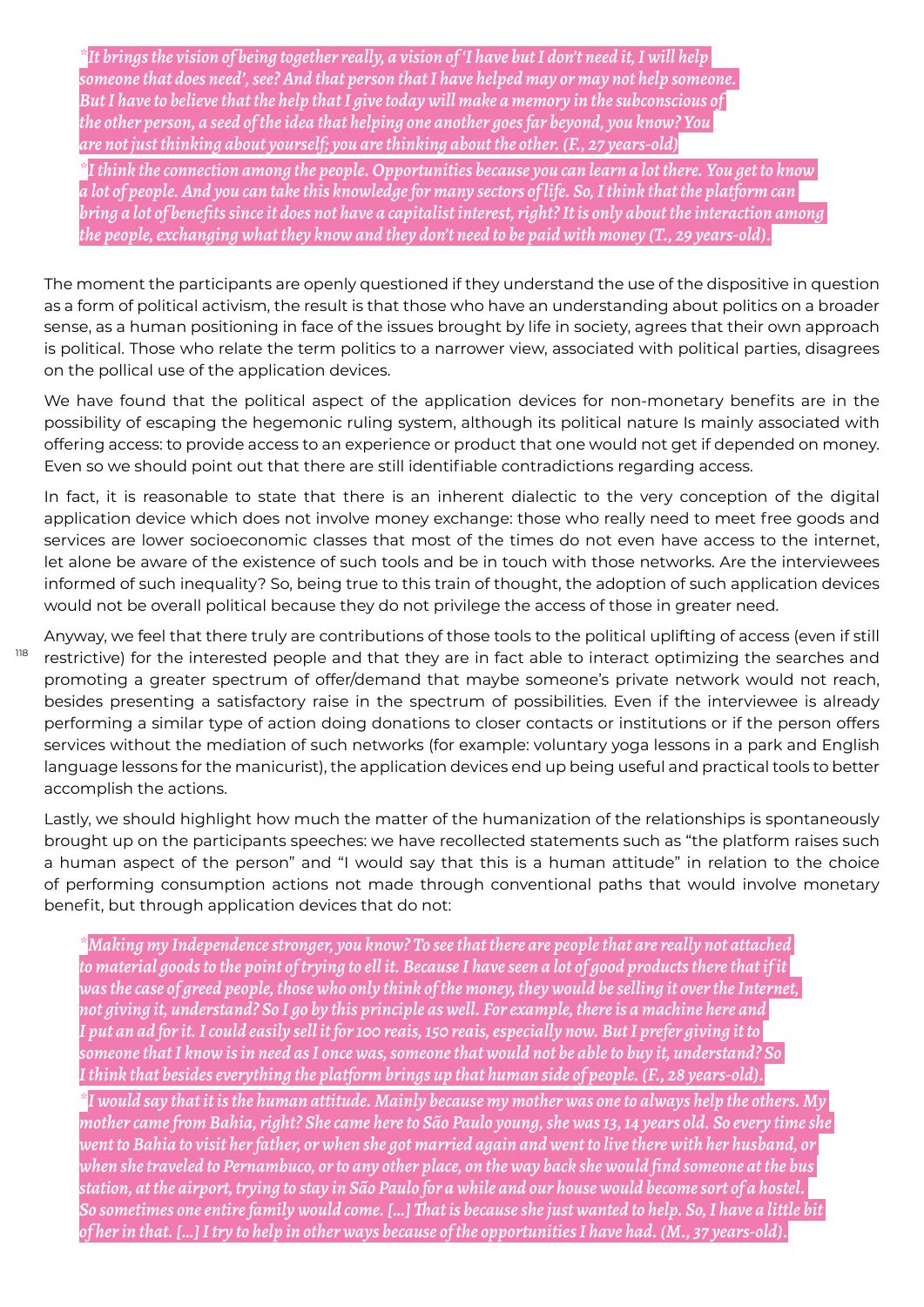Similarly, as we provoked the interviewees to think about the possible humanization that *Tem Açúcar?* [*Got Sugar?*] and *Beliive* mobilizes there was unanimous agreement as in the following excerpt:

*\*Look, I have seen, for example, a young boy that said, I mean, his bio was like: 'I don't know much of anything, but I want to help'. See? That was in his bio. So, I think that is an example [of humanization] (I., 58 years old).*

### 5. Final considerations

We have faced directly our empirical data recovering what interested us the most, which were the meanings that emerged from the enouncing's on social interaction digital trough application devices that enable consumption without monetary transaction and as a result we observed the establishment of three major narratives that justify the use of such application devices instead of traditional ways of acquiring goods and services. Such application devices appear, in a first semantic layer, as alternatives to the traditional hegemonic capitalist trails for the access to consumption, trying to escape it and then making the choice to use them may be an argument strong enough.

On a second layer, the alternative forms represent by the application devices would be fairer in relation to consumption because they put all the offers and demands at the same level of value and of access. That is different from the usual capitalist dynamic, which values differently and unequally the work hours and products/services of people and does not enable access. In a third semantic layer, the application devices potentialize connections between people that are interested in the same goods/experiencer and that would not be reached without such mediation.

Considering such discursive materialities we have observed, we gather that the signification of the application devices that organize collaborative consumption without recurring to monetarization may be summarized as digital ways of subverting the capitalist system by optimizing a fairer access to consumption. The 3 major narratives carry 3 different meanings, and we should develop them further? The (re)humanization of relationships; the political nature of consumption and the feeling of nostalgia.

Within such narrative framework, we have observed coming from the interviewed subjects, the perception on collaborative consumption being unanimously understood as an optimized alternative to consumption itself. Even when the social actor relates the notion of collaborative consumption to the aspect of a consumption consciousness and a prestigious attitude for the small producer, thus expanding the concept as proposed by Botsman (2003), the practice of sharing goods online is implied. Regarding consumption in general, it is recurrently described in the order of excess and exaggeration; perpetrating a shallow perspective which is not in dialogue with the notion of sociocultural practice aiming at supporting individual and collective symbolic needs (Canclini, 2006). Communication, on its turn, is understood as a two-sided process, meaning the realization that there need to be two poles – production and reception – for the effective stabilization of both meaning and message.

The actions put forward trough collaborative application devices for non-monetary benefits are seen by the users as being political when they understand that it promotes access to goods and that it escapes the hegemonic system. It means that it is political when here is conscious choice for one form of consumption and not the other based on the convictions of those in position to decide on the consumption.

In that sense, we understand that the political nature of consumption is legitimated as politicity considering the conceptualization that Freire (2008, pp. 34-35) was already applying in the 1980's as he related politics and education. Politicity would then be the essential quality of the educational practice as an act which implies conscious choices based on conceptions and perspectives on the world (Freire, 2008: 34-35). In our case, consumption is understood as politicity because it also implies decision making underlying positionings and beliefs. They are political actions that escape the traditional political spaces and operate in the daily lives of people (Rocha, 2012).

Even if our study is focused on the observation of youth, we can profit from what Jurandir Freire Costa (2005) recovers on the raise of the number of young individuals with a 'new way of thinking', believing in ideals of justice and respect for the other acting as true agents of social change.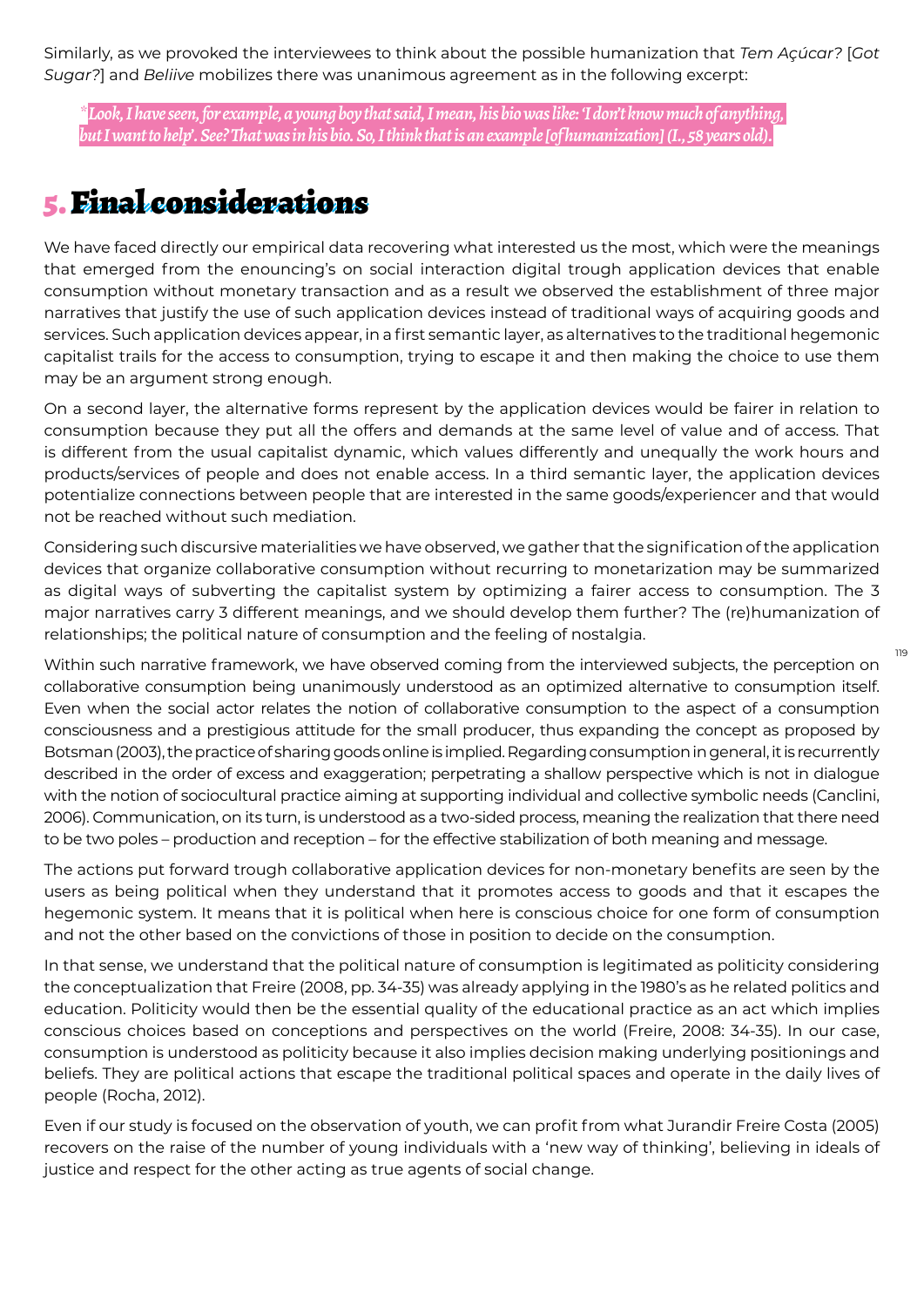*\*I see no way out except if we recover the trust in our power of transformation as the creator that we are. However, I repeat that we need to set back from the position we have been put, that of individual exclusivel focused on our own selves. Thus, change demands that we realize that what we do in our day to day lives in any professional or cultural activity is relevant. What each one of us does is important, very important! The world is made of small everyday gestures and the larger beliefs that support it. (Costa, 2005, p. 88).*

Emphasizing what Costa (2004) brings and relating to what we have recovered on the enouncing's on the practices engendered in the application devices under analysis we are able to operate within our daily lives in the gaps and creations – with the agency of technical innovation – putting forward a new perspective and new actions over reality and consumption, in that case, can be a positivity enhancing practice. Those activities obviously do not have to be restricted to the agency of young people, who are in the focus of the author because, as we have observed in our research, there is not an age limit to the 'new' habits.

As much as the shift in thinking has enabled the emergence of dispositives that articulate consumption without the presence of money and thus without the monetary benefit of one of the parts, it is arguable that the same application devices incentive, on their turn, social change. Thus, we unveil a cycle that feeds itself back; there is an opening for individual and collective consciousness which is in the base of such dispositive as much as it comes from them. In the core of the entering those application devices, there are sociabilities which are indirectly organized as agents of the practices, consumption practices included. And all that put into movement through digital application devices. Technology and consumption seen thus as agents of transformation and citizenship.

The Brazilian/Latin American actors that we were in touch with reveal their agency when they put themselves in the position of making criticism and resistance to what is established and when they choose practices that raise the political quality of consumption and when they fight for more equity in consumption relationships; all of that trough digital application devices that promote consumption without the need of the monetary coin in exchange relationship, that meaning to put changes forward.

120 Considering all the arguments that are intertwined in our study, we would like to come to a close by emphasizing the potential of invention that Simmel (1998) has observed in early modernity as he recognized the dehumanization of relationships as money was introduced in Modern society. In that sense, we are to reveal the potential to (re)humanize relationships trough digital application devices that without the monetary capital give what is human back to the exchange and making more of them than that just commercial contracts.

So, once we are talking about a recovery of an 'old' way of being, of belonging and acting in the world and in everyday life, the matter of nostalgia is present. As we go back to a more human connection even if it is still mediated my digital technology, privileging a relationship that is not profit oriented but is based in trusting a neighbor and even trusting strangers those applications mobilize a certain feeling of nostalgia that, according to Batcho (2013) may be structured as a strategy to overcome times of crisis leading once again as we have mentioned before to social change.

Even if the social bonds are built trough application devices for non-monetary benefits are not the hegemonic commercial bonding (because the ruling capitalism would not allow) it is extremely important that they are ongoing. Those networks can effectively enable human connection as they privilege, even if in a restricted way, human rights through the free access to material and symbolic goods.

### **References**

» Agamben, G. (2005). O que é um dispositivo? [What is a dispositive?]. *Outra Travessia Revista de Literatura*, *5*, 9-16.

» Batcho, K.I. (2013). Nostalgia: retreat or support in difficult times? *American Journal of Psychology*, *126*(3), 355-367.

» Canclini, N. G. (2006). *Consumidores e cidadãos: conflitos multiculturais da globalização*. [Consumers and citizens: multicultural conflicts of globalisation] (6 ed.) Rio de Janeiro: Editora UFRJ.

» Charaudeau, P. & Maingueneau, D. (2006). *Dicionário de análise do discurso*. [Dictionary of discourse analysis] (2 ed.) São Paulo: Contexto.

» Costa, J. F. (2005). *O vestígio e a aura: corpo e consumismo na moral do esp*et*áculo* [The trace and the aura: body and consumerism in the moral of the spectacle]. Rio de Janeiro: Garamond.

<sup>»</sup> Botsman, R. (2013, November 21). The sharing economy lacks a shared definition. *FastCompany*. https://www.fastcompany.com/3022028/ the-sharing-economy-lacks-a-shared-definition.

<sup>»</sup> Brandão, H.H.N. (2004). *Introdução à análise do discurso*.[Introduction to discourse analysis] (2 ed.) Campinas: Editora da UNICAMP.